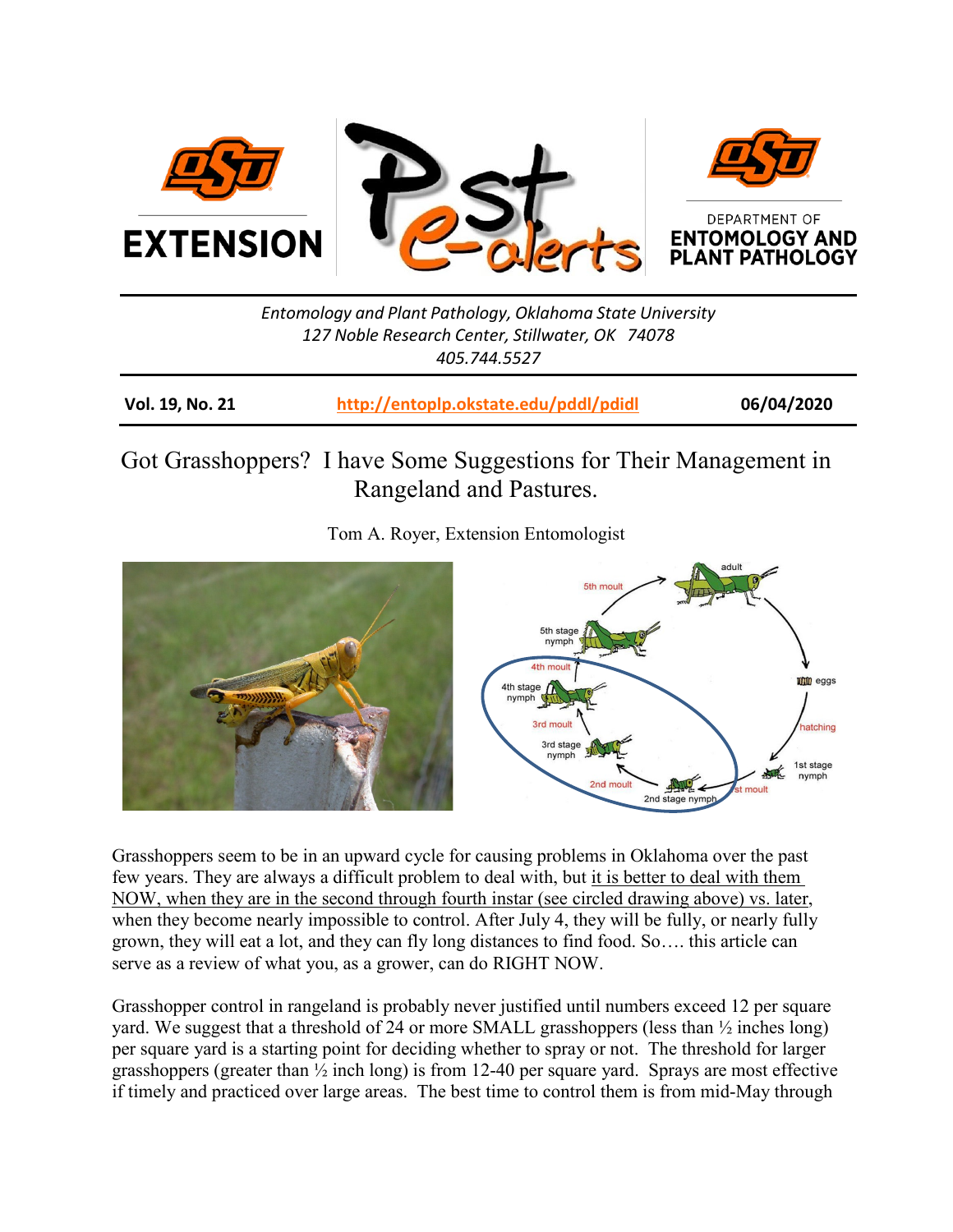about July 1, while they are wingless. Once grasshoppers sprout wings, they can fly for miles in search of food. There are three options that a producer might consider:

- 1. Spot Treatments in Hatching Areas or Border Sprays: Grasshopper eggs are often deposited in concentrated egg-laying sites, pastures, ditches and untilled field margins. Grasshopper nymphs tend to remain in their hatching areas for some time after they emerge. So, spot applications with an approved insecticide in those areas can effectively reduce grasshopper numbers.
- 2. RAAT Treatments with Diflubenzuron: Diflubenzuron (Dimilin) was registered for use in rangeland and pastures to control grasshoppers. It disrupts the molting process of grasshoppers and must be ingested to be effective. Because of its specific activity on the invertebrate molting process, it is very non-toxic to vertebrate wildlife but should not be applied to ponds or streams. Because Dimilin must be ingested to be effective, it has minimal impact on beneficial or non-target insects that don't consume foliage. Finally, it is inexpensive compared to other registered products.

Dimilin can be used in an IPM approach called a Reduced Agent and Area Treatment (RAAT). With this strategy, the rate of the chemical is lowered, and applied in alternating treated and untreated strips. It takes advantage of the grasshopper's natural tendency to move as they graze. As they move from untreated to treated areas and eat foliage treated with diflubenzuron, they are killed when they try to molt. An additional benefit of a RAAT application is that it covers less pasture with a pesticide application, which reduces the impact of the spray on beneficial and non-target organisms. RAAT applications can be made with an aerial or ground application, but diflubenzuron is the only insecticide that specifically allows a RAAT application. A RAAT treatment can reduce application costs by 50-60% and 65-70% less insecticide is applied compared to conventional broadcast treatments.

I have received questions about using the active ingredient in Coragen or Prevathon (chlorantraniliprole) as a RAAT treatment. We have some research data that shows that this active ingredient is very effective at controlling grasshoppers, but had little impact on grasshopper numbers in the untreated areas when applied as a strip application. Because this product works much more quickly, so we believe it kills grasshoppers before they moved into the untreated areas. The good news is that it is a bit less dependent on timing for the proper growth stage of grasshoppers compared to Dimilin. However; it is much more expensive to apply. Coregen/Prevathon is NOT LABELED for RAAT applications, only for foliar applications. In Oklahoma, you are not allowed to apply any pesticide in a manor not listed on the label, such as applying a lower than labeled rate.

3. Broadcast Applications: A producer can apply a registered insecticide as a spray or bait to control grasshoppers. One other question that I have received is regarding the use of *Nosema locusta* (Nolo Bait, Semaspore) for control. Again, it is most effective when applied to immature grasshoppers are small (about ½ inches).